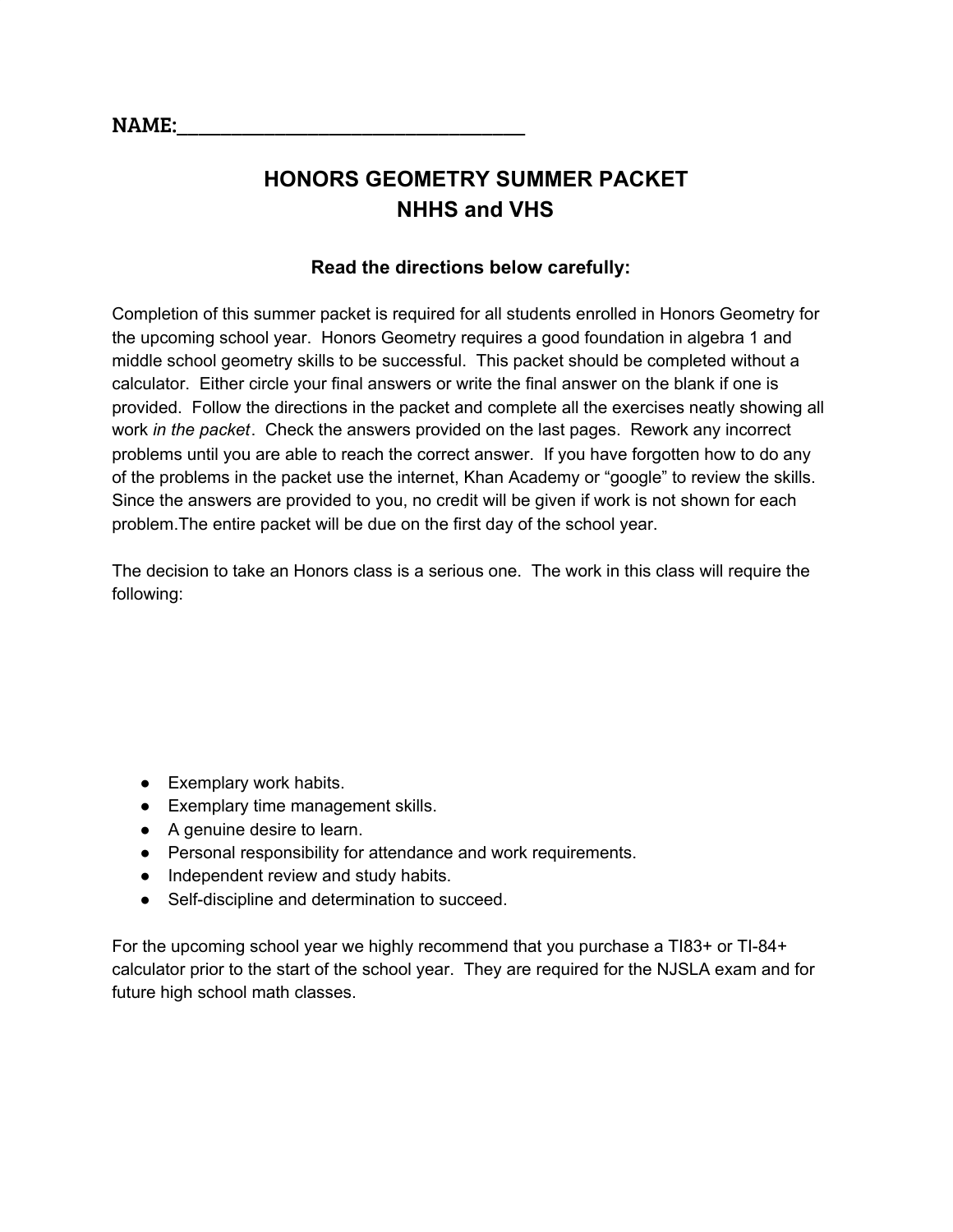- 1. Find the slope of a line through the points  $(3, 1)$  and  $(-5, 7)$
- 2. Find the slope of the line with an x-intercept of 4 which goes through the point  $(7, 5)$  \_\_\_\_\_\_\_
- 3. Graph each line and label it as a, b, and c.

| Graph each line and label it as a, b, and c. | ٠ |
|----------------------------------------------|---|
| a. $y = -\frac{2}{3}x + 3$                   |   |
| b. $x - 2y = 6$                              |   |
|                                              |   |
| c. $y - 2 = -2(x + 3)$                       |   |
|                                              |   |

- 4. A line has y-intercept 6 and passes through the point (3, 4)
	- a. Write the equation of the line in slope-intercept form.

a.\_\_\_\_\_\_\_\_\_\_\_\_\_\_\_\_\_\_\_\_\_

b. Write the equation of the line in standard form.

 $b.$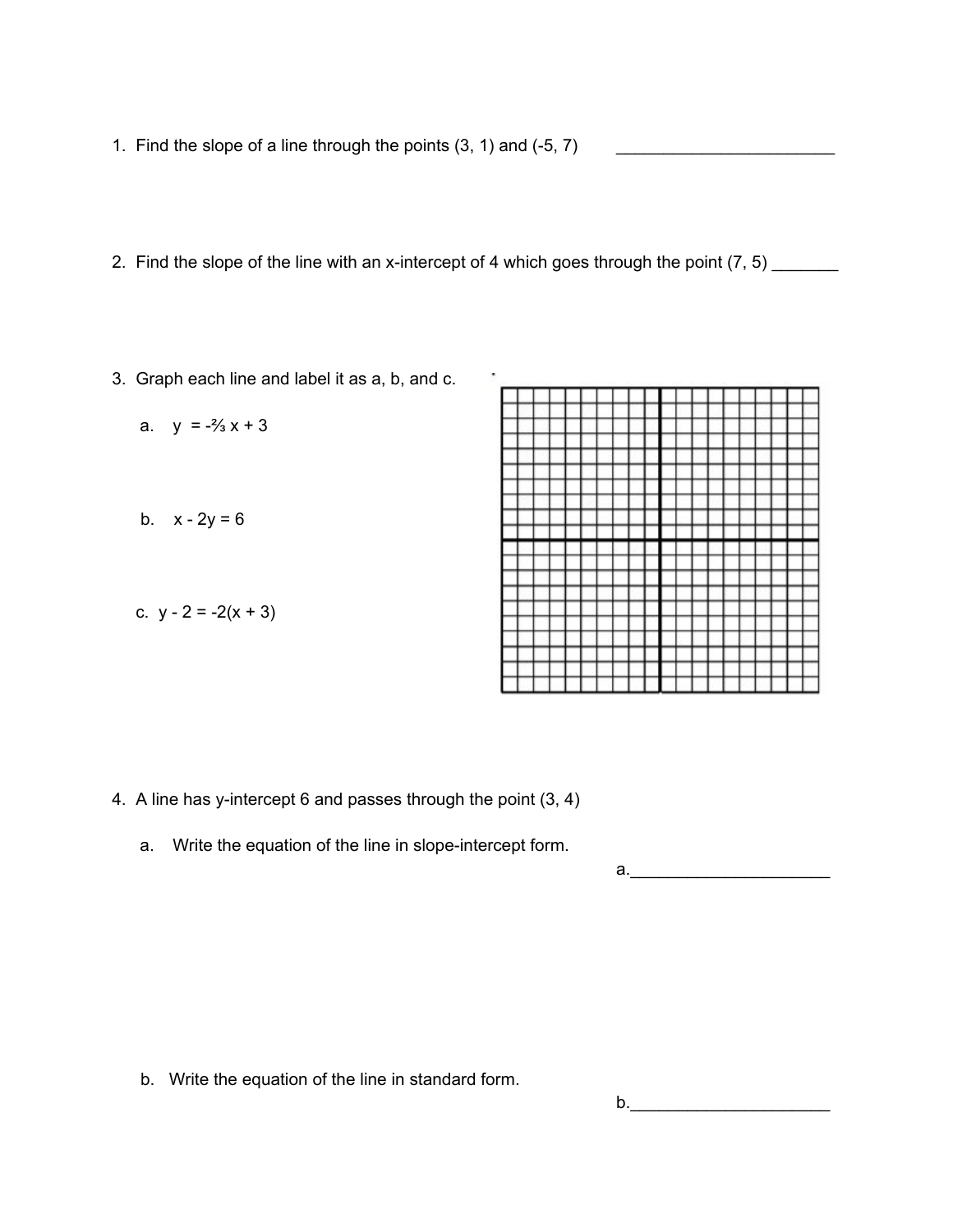c. Write the equation of the line in point-slope form

 $c_{\cdot}$ 

- 5. Graph each line and label it as a, b, and c.
	- a.  $x = 8$
	- b.  $y = -3$
	- c.  $y = -x$



Solve for the variable. Be sure to show all work and give the EXACT answer (do not write any answers as decimals).

$$
6. \quad -\frac{2}{3}x + 1 = \frac{1}{2}x + 4
$$
\n
$$
7. \quad 2(x - 8) + 7 = 5(x + 2) - 3x - 19
$$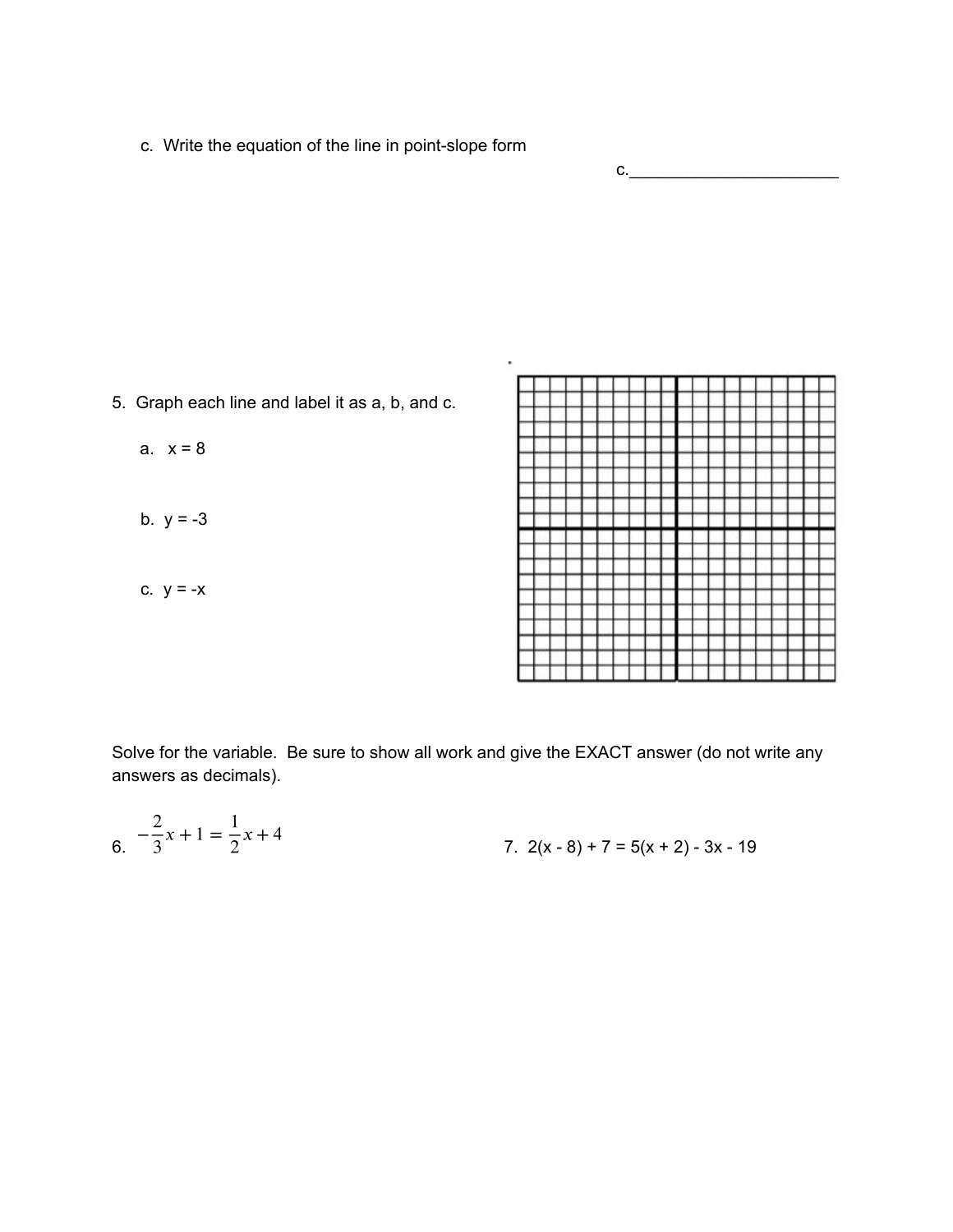$$
\frac{x}{3} + \frac{3}{4} = \frac{5x}{6} - 1
$$
\n
$$
9. -3x + 5(6 - x) = 4(1 - 2x)
$$

$$
x^2 - 18 = 0
$$
 
$$
x^2 + 16 = 0
$$

Solve the equations below by factoring.

12.  $x^2 + 5x = 0$  13.  $x^3$ 13.  $x^3 = 8x$ 

14.  $x^2 + 7x = -10$  15.  $x^2$ 15.  $x^2 + 3x - 40 = 0$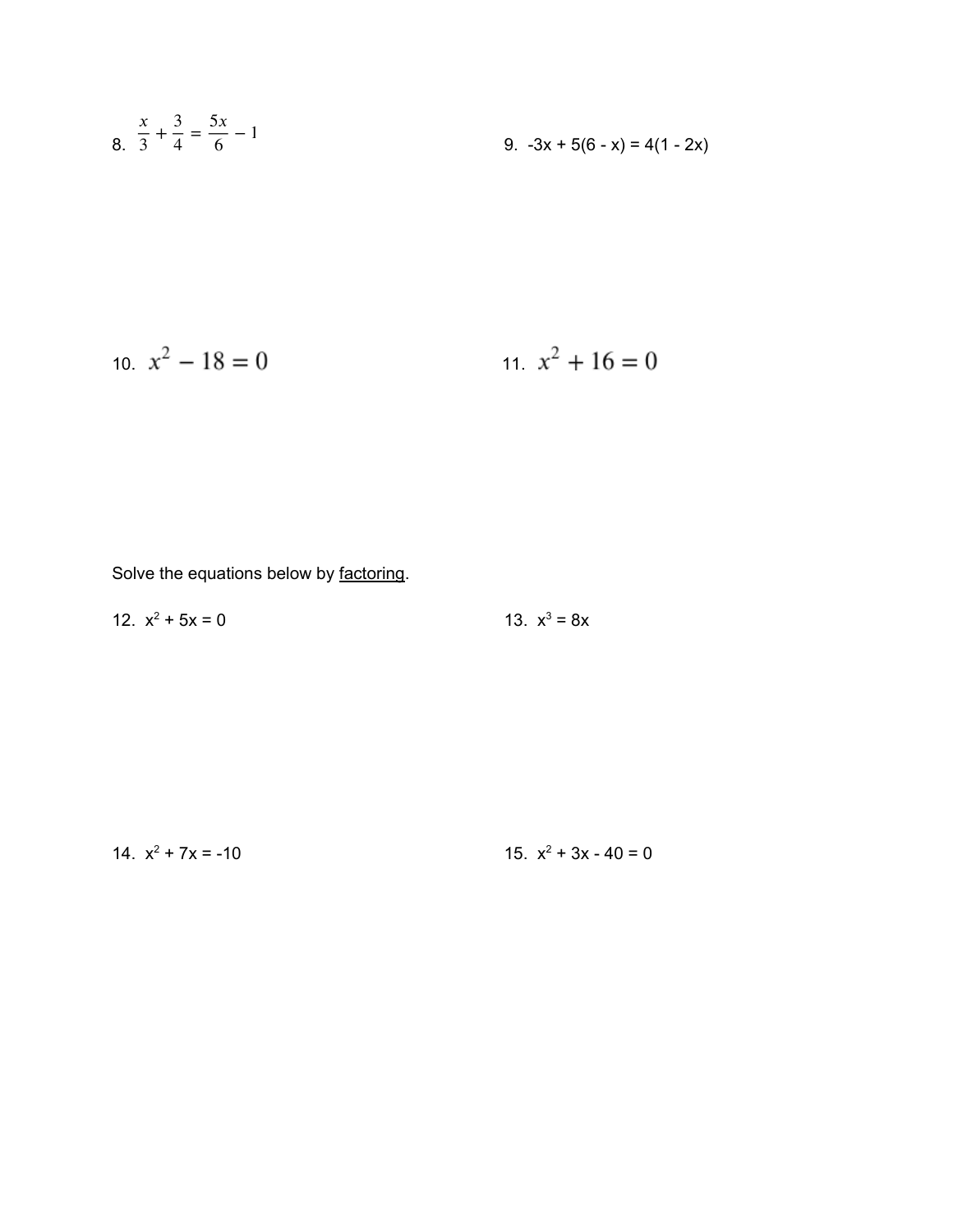Factor completely

16.  $5x^2 - 7x - 12$  17.  $2x^2$ 17.  $2x^2$  + 11x + 15

18.  $4x^3 + 9x^2 - 36x - 81$  19.  $x^4$  $4 - 256$ 

20.  $12x^3 - 22x^2$ 

 $-70x$  21. 1  $-100x^2$ 

Solve each equation by completing the square. Leave answers as simplified radicals when applicable.

22.  $x^2 + 4x + 21 = 22$  23.  $4x^2 + 4x + 21 = 22$ 23.  $4x^2 + 6x = 12$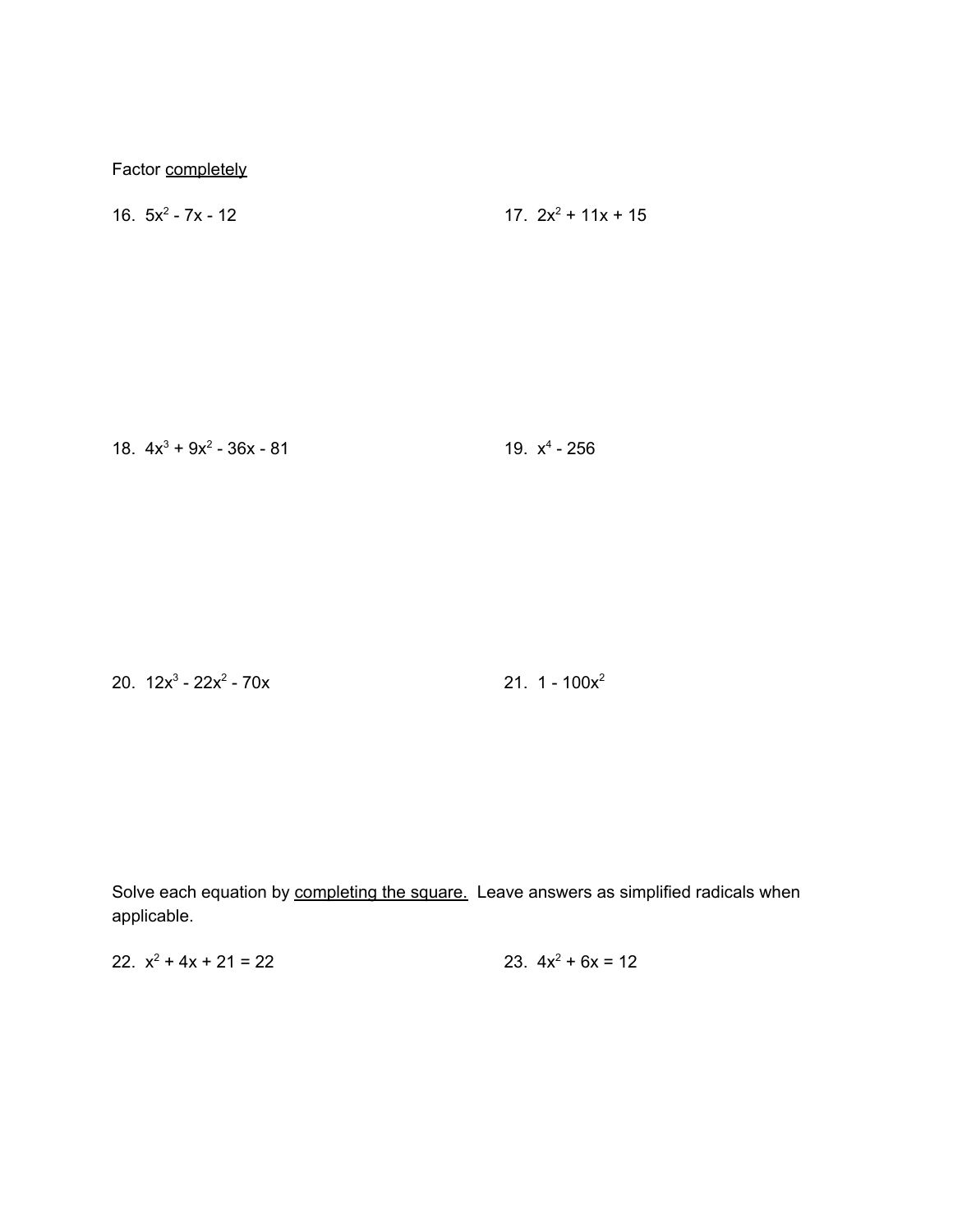Simplify the following radicals:

24. 
$$
\sqrt{52}
$$
 25.  $\sqrt{245}$  26.  $4\sqrt{2} \cdot 5\sqrt{8}$ 

$$
27. \ \sqrt{27} + 2\sqrt{3} - \sqrt{12} \qquad \qquad 28. \ \sqrt{3} \left( \sqrt{7} + 3\sqrt{2} \right)
$$

Solve the following systems of equations algebraically (by substitution or elimination method) *\*You must be able to use both methods\**

$$
\begin{cases}\n5x + 2y = 11 \\
x + 6y = 19\n\end{cases}
$$

30.

 $y = -2$  $4x - 3y = 18$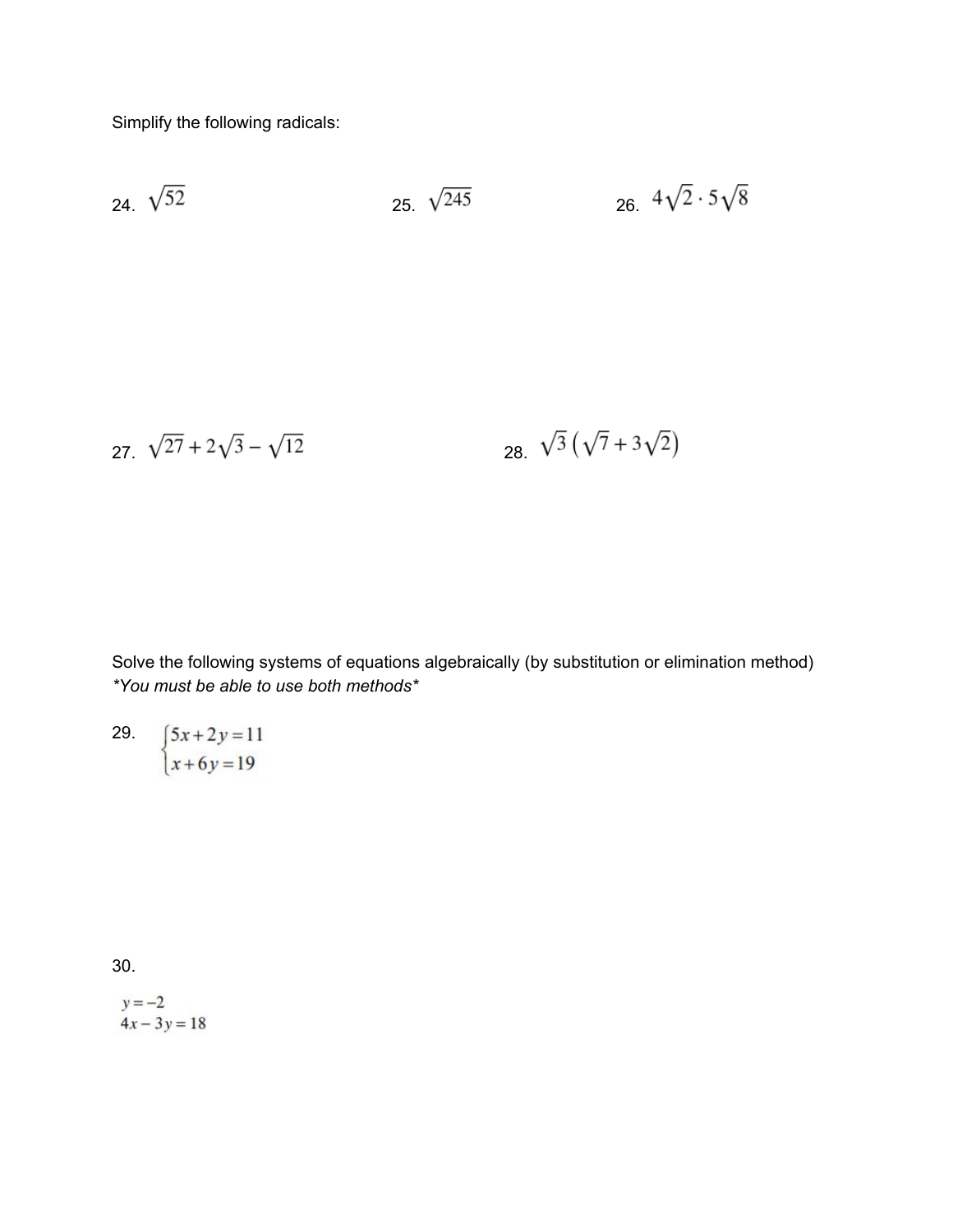#### 3 1.

$$
\begin{cases} 6x + 3y = -12 \\ 2x + y = -4 \end{cases}
$$

32.

 $\begin{cases} y = 5x - 7 \\ 20x - 4y = 9 \end{cases}$ 

# 33.

 $-2x + 6y = 6$ <br> $-7x + 8y = -5$ 

34.

| Solve the system of equations by graphing <b>accurately</b> . State the final answer. $\begin{cases} y = 3x - 5 \\ y = 5 - 2x \end{cases}$ |  |  |  |  |  |  |  |  |  |  |  |  |  |  |
|--------------------------------------------------------------------------------------------------------------------------------------------|--|--|--|--|--|--|--|--|--|--|--|--|--|--|
|                                                                                                                                            |  |  |  |  |  |  |  |  |  |  |  |  |  |  |
|                                                                                                                                            |  |  |  |  |  |  |  |  |  |  |  |  |  |  |
|                                                                                                                                            |  |  |  |  |  |  |  |  |  |  |  |  |  |  |
|                                                                                                                                            |  |  |  |  |  |  |  |  |  |  |  |  |  |  |
|                                                                                                                                            |  |  |  |  |  |  |  |  |  |  |  |  |  |  |
|                                                                                                                                            |  |  |  |  |  |  |  |  |  |  |  |  |  |  |
|                                                                                                                                            |  |  |  |  |  |  |  |  |  |  |  |  |  |  |
|                                                                                                                                            |  |  |  |  |  |  |  |  |  |  |  |  |  |  |
|                                                                                                                                            |  |  |  |  |  |  |  |  |  |  |  |  |  |  |
|                                                                                                                                            |  |  |  |  |  |  |  |  |  |  |  |  |  |  |
|                                                                                                                                            |  |  |  |  |  |  |  |  |  |  |  |  |  |  |
|                                                                                                                                            |  |  |  |  |  |  |  |  |  |  |  |  |  |  |
|                                                                                                                                            |  |  |  |  |  |  |  |  |  |  |  |  |  |  |
|                                                                                                                                            |  |  |  |  |  |  |  |  |  |  |  |  |  |  |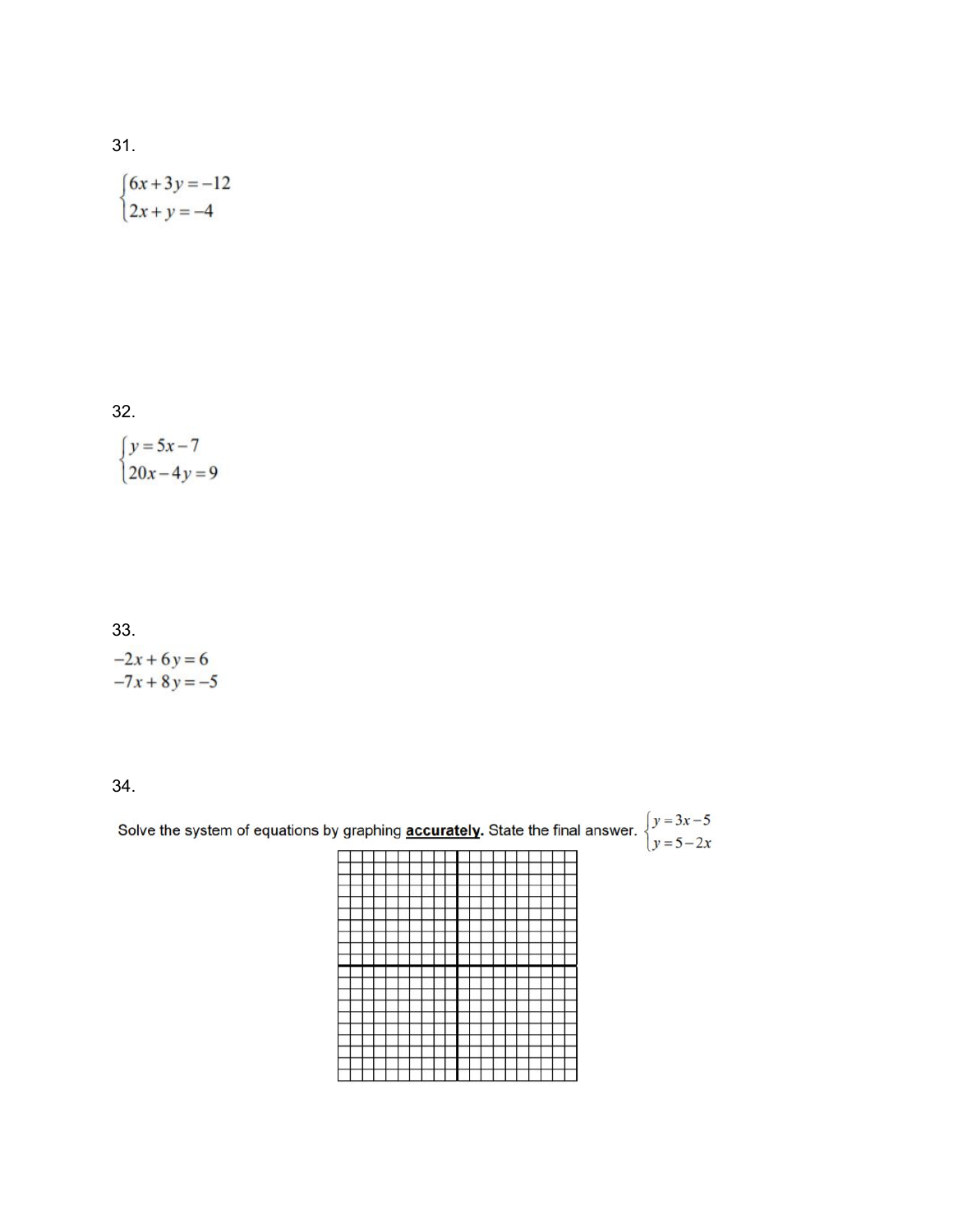Solve the equations below.

$$
35. \; | -2x + 6 | = 6 \qquad \qquad 36. \; 4 \; - \; 3 \; |x| = 10
$$

Solve each equation for the variable indicated.

| 37. $q = p(r + s)$ , for p |  | 38. $10c - f = -13 + cd$ , for c |  |  |  |
|----------------------------|--|----------------------------------|--|--|--|
|                            |  |                                  |  |  |  |

39. 
$$
\frac{(df + 10)}{6} = g
$$
, for f 40. x = b - cd, for c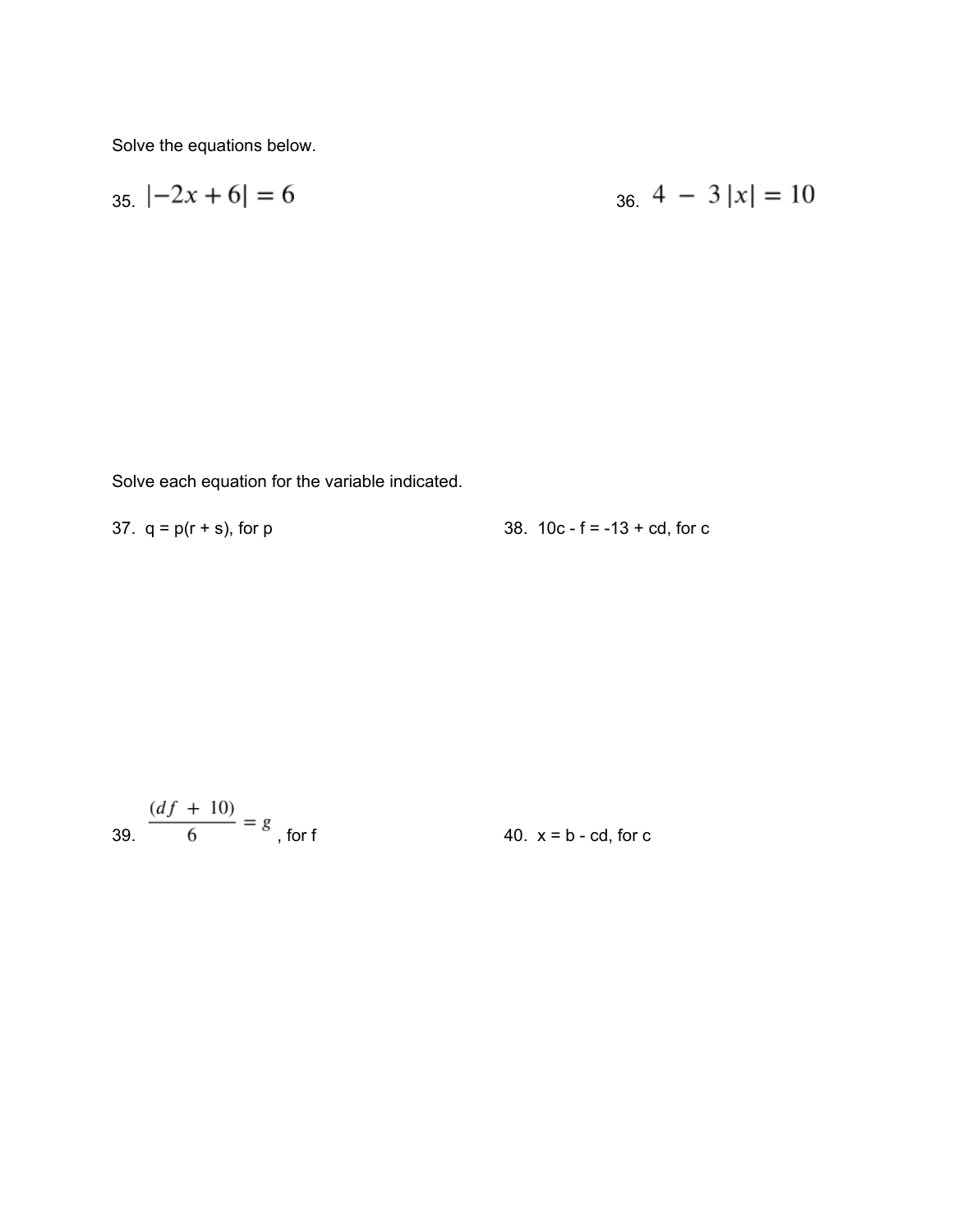Solve the inequalities below and graph the solutions on a number line

41. 
$$
-2 \le x + \frac{1}{2} < 4\frac{1}{2}
$$
  
42.  $4 + 3x \ge 1$  or  $-5x > 25$ 

Graph the linear inequalities below



45. A line contains (2, 3) and is perpendicular to the line  $y = -\frac{1}{3}x + 4$ . Write the equation of this line in slope-intercept form.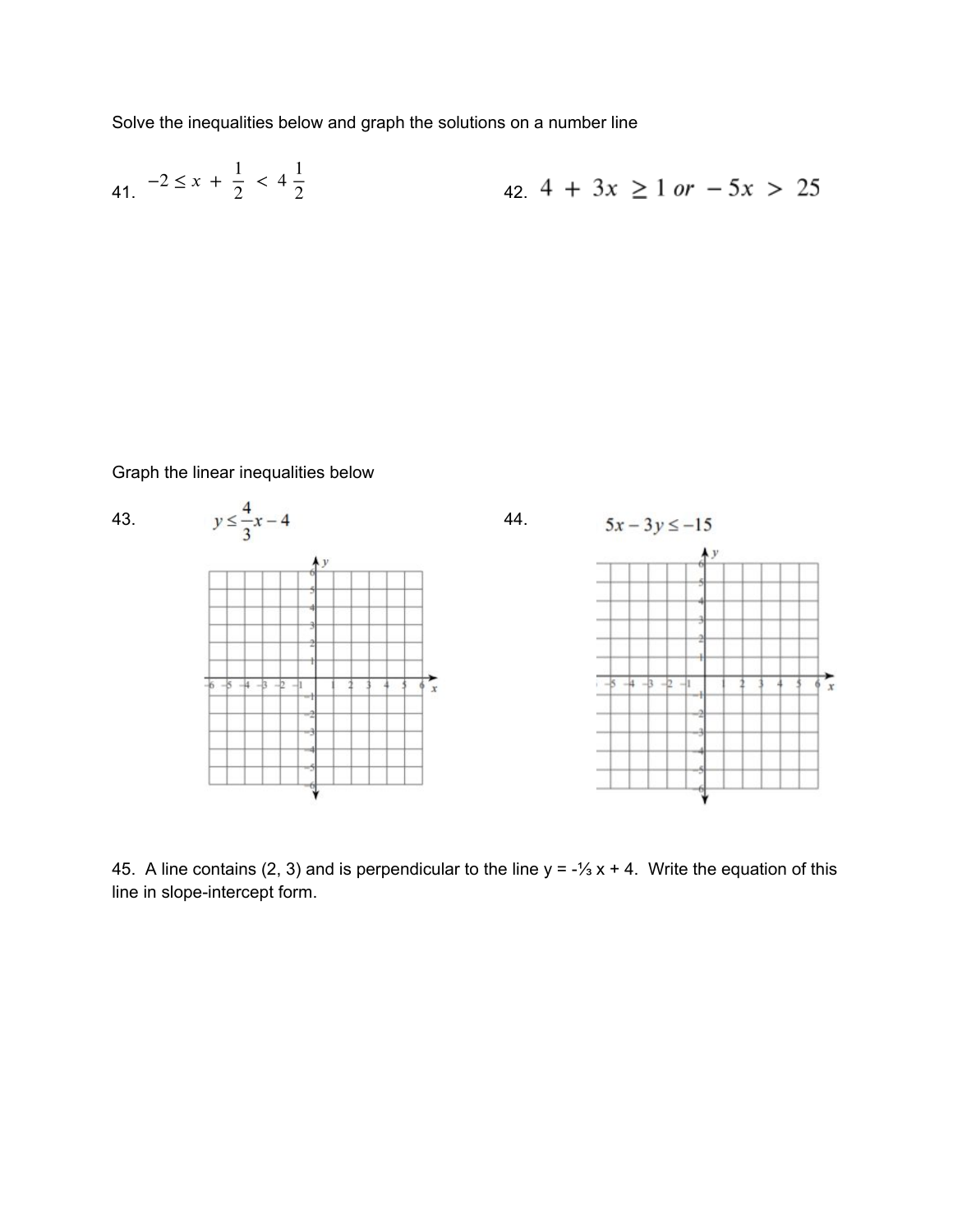46. A line contains (0, -2) and is parallel to the line  $x + 2y = 6$ . Write the equation of this line in slope-intercept form.

Determine the x and y-intercepts of the lines below:

47.  $2x - y = 12$  48.  $4x + 9y = 6$ 

Simplify using only positive exponents:

49. 
$$
(-4m^2n^3)(2mn)
$$
 50.  $\left(\frac{r^{-1}s^2t^{-3}}{r^{-2}s^0t}\right)^{-1}$  51.  $\left(\frac{(3r^{-2}s^3t^0)^{-3}}{3rs}\right)$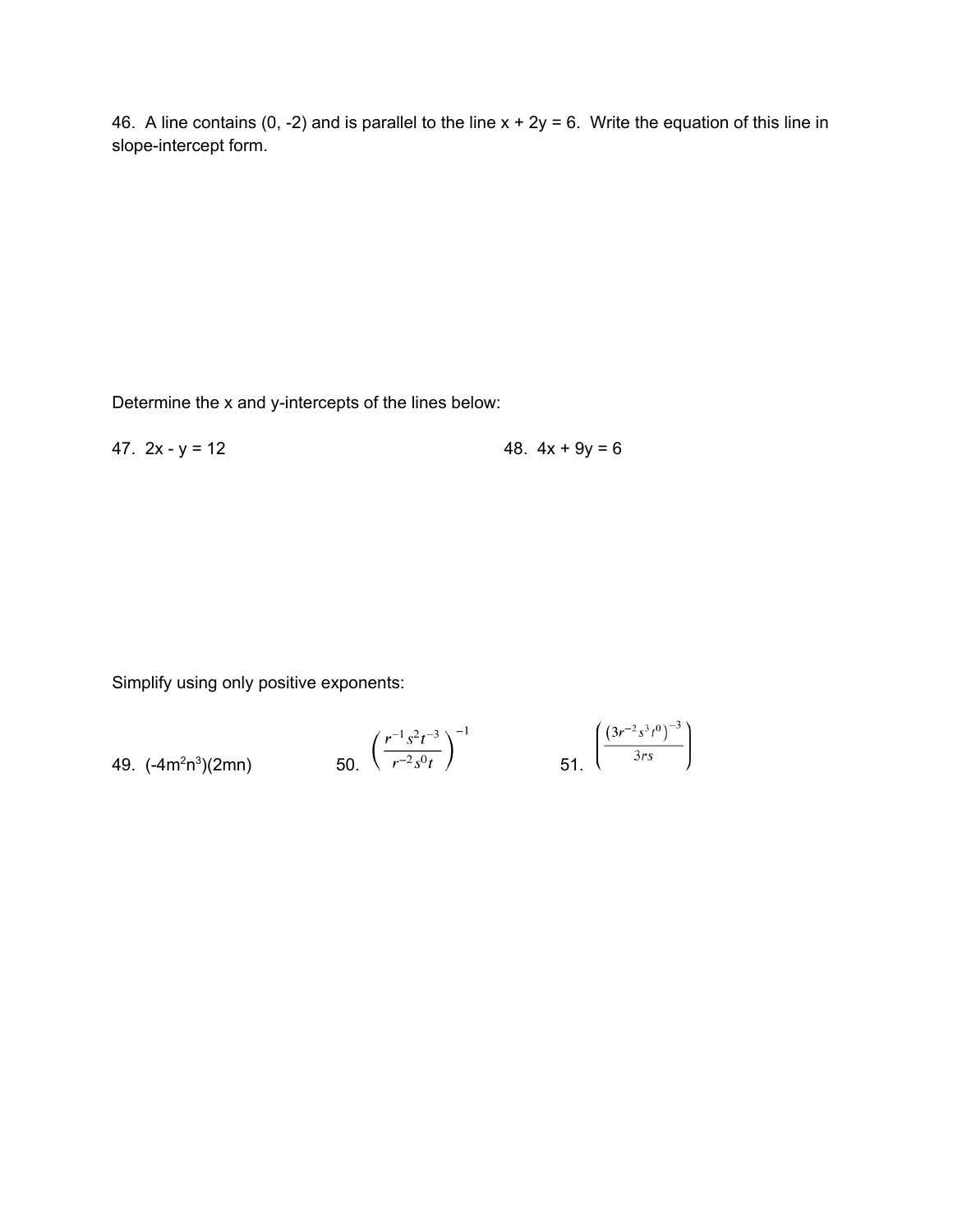## Geometry Review

| <b>Symbol</b>             | <b>Meaning</b>               | 52.                                   |   |   |   |
|---------------------------|------------------------------|---------------------------------------|---|---|---|
| ∠                         | Angle                        | What are three possible names for the | A | l | B |
| $\widehat{AB}$            | Arc AB                       | line shown?                           |   |   |   |
| $m\widehat{AB}$           | Measure of arc AB            |                                       |   |   |   |
| $\overleftrightarrow{AB}$ | Line AB                      |                                       |   |   |   |
| $\overrightarrow{AB}$     | Ray AB                       |                                       |   |   |   |
| $\overline{AB}$           | Line segment AB              |                                       |   |   |   |
| AB                        | Length of line<br>segment AB | 53.                                   |   |   |   |
| $\cong$                   | Congruent                    |                                       |   |   |   |
| $\circ$                   | Degree                       |                                       |   |   |   |
| I                         | Parallel                     | What are four possible names for the  |   |   |   |
|                           | Perpendicular                | angle shown?                          |   |   |   |
| $\tilde{ }$               | Similar                      |                                       |   |   |   |
| Δ                         | Triangle                     |                                       |   |   |   |

#### 54.

- a Name ∠OPR in all other possible ways: **b** What is the vertex of  $\angle$ TOS?  $\subset$ **c** How many angles have vertex R?  $\mathbb{d}$  Name  $\angle$  TSP in all other possible ways.
- e How many triangles are there in the figure?



## 55.

Classify each of the angles below as acute, right, or obtuse. Then estimate the number of degrees in the angle.

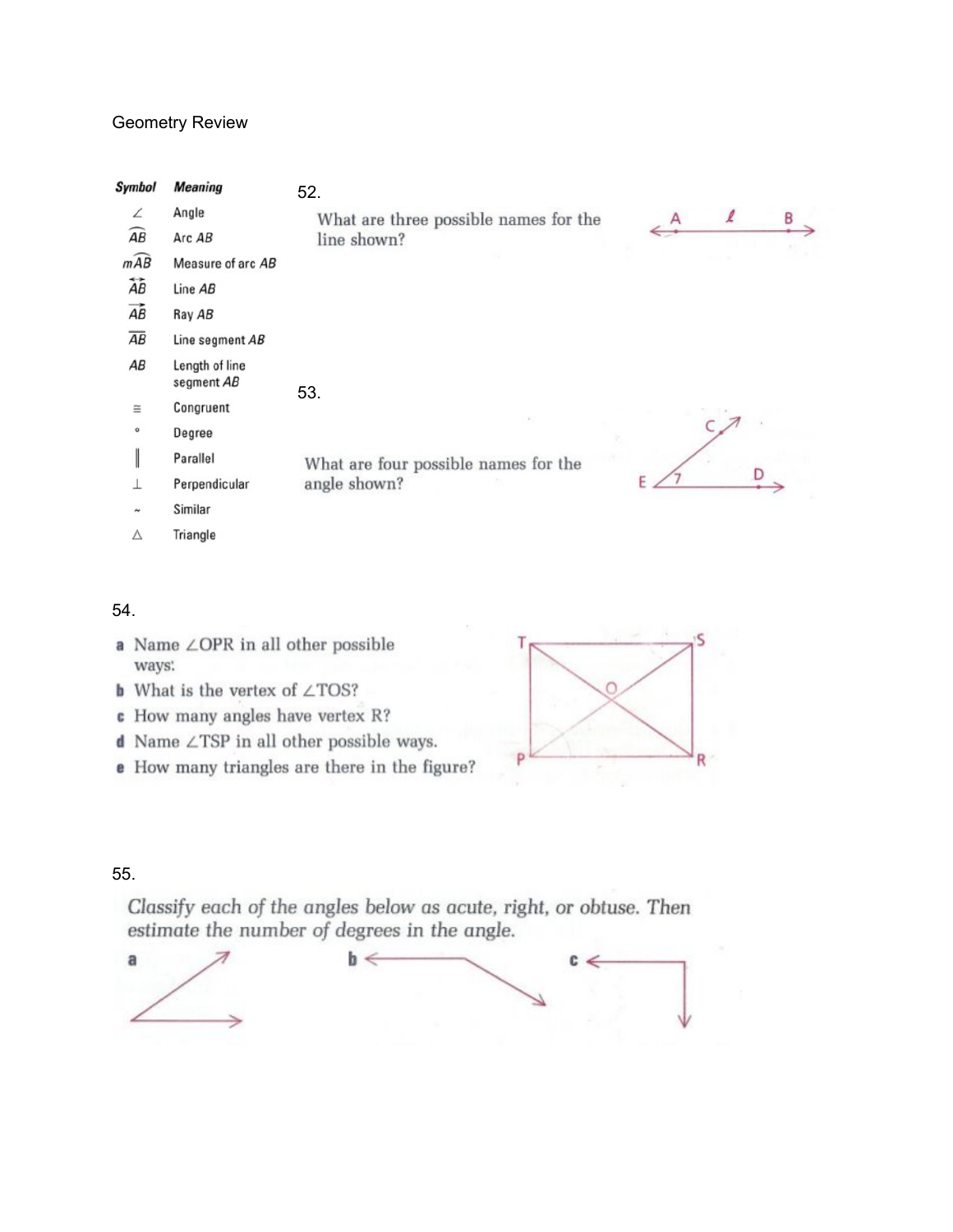

- a In  $\triangle HJK$ ,  $\overline{HJ}$  is twice as long as  $\overline{JK}$  and exactly as long as HK. If the length of  $\overline{H}$  is 15, find the perimeter of (the distance around)  $\triangle HJK$ .
- **b** If the length of  $\overline{H}$  were 4x, the length of  $\overline{HK}$  were 3x, the length of  $\overline{JK}$  were 2x, and the perimeter of  $\triangle HJK$  were 63, what would the length of  $\overline{HJ}$  be?

## 57.

Given: ∠ABC is a right angle.  $\angle 1 = (3x + 4)^{\circ}$ ,<br> $\angle 2 = (x + 6)^{\circ}$ 





#### 58. (Give your answers as compound inequalities)

 $\angle B$  is acute.

- a What are the restrictions on  $m\angle B$ ?
- **b** What are the restrictions on  $x$ ?

 $(2x + 14)^c$ B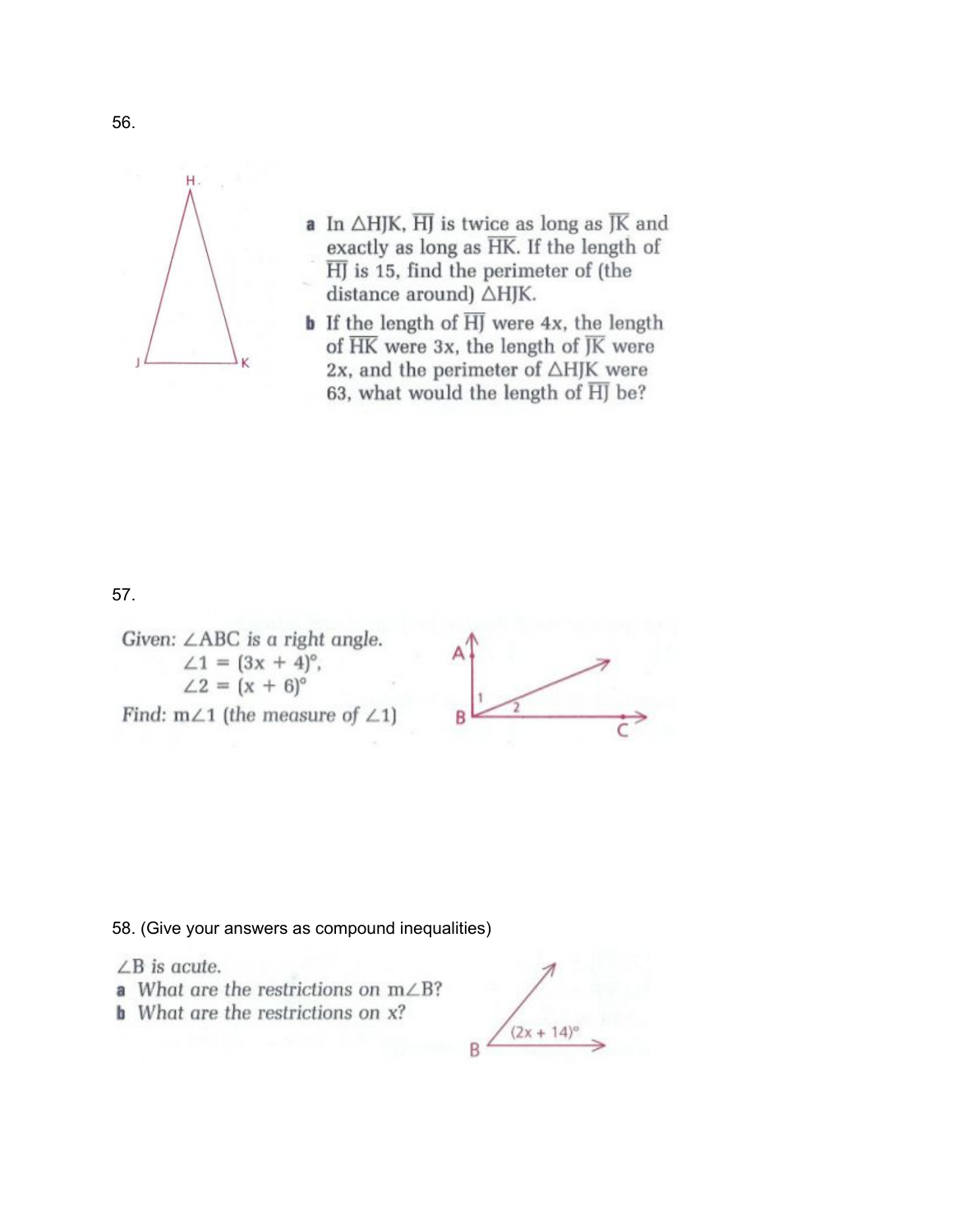**Definition Congruent** ( $\cong$ ) angles are angles that have the same measure.

**Congruent** ( $\cong$ ) segments are segments that have the **Definition** same length.

59.

If  $\angle$ CBD  $\cong$   $\angle$ DBE, find m $\angle$ A.

 $(x+5)°$ 60 B

60.

Given:  $\overline{XS} \cong \overline{YT}$ ,  $\overline{YS} \cong \overline{XT}$ ,  $XT = 2r + 5,$  $XS = 3m + 7,$  $YS = 3\frac{1}{2}r + 2,$  $YT = 4.2m + 5$ Solve for r and m.



## 61.

Given:  $\angle 1 \cong \angle 2$ ,  $m\angle 1 = x + 14$ ,  $m\angle 2 = y - 3$ Solve for y in terms of x.

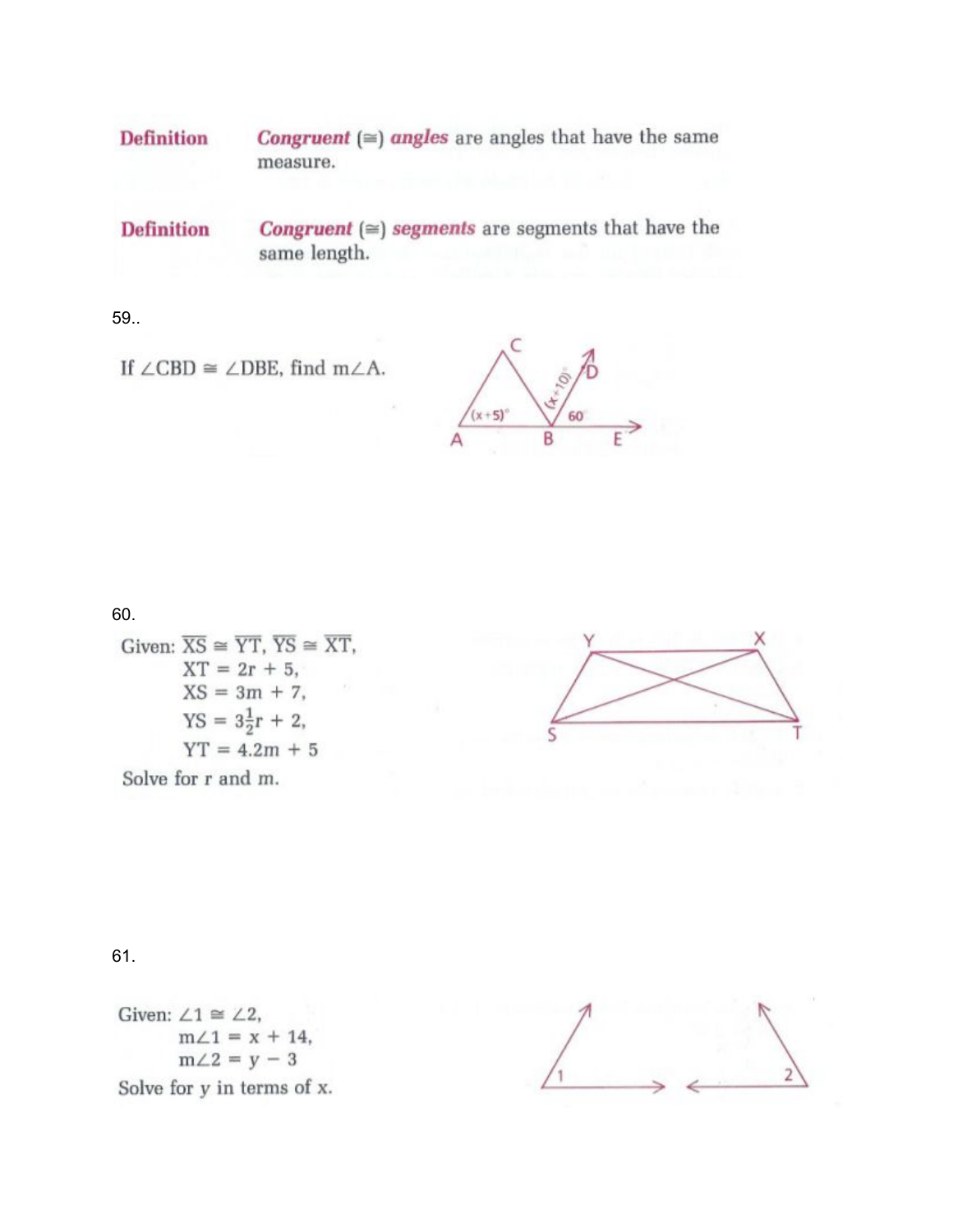#### 6 2.

If  $\angle\text{POA}$  is a right angle and if  $\angle\text{POC}$  is three times as large as ∠COA, find m∠POC.



# 63.





# 64.

Given:  $m\angle 1 = 2x + 40$ ,  $m\angle 2 = 2y + 40,$  $m\angle 3 = x + 2y$ Find: m $\angle$ 1, m $\angle$ 2, and m $\angle$ 3

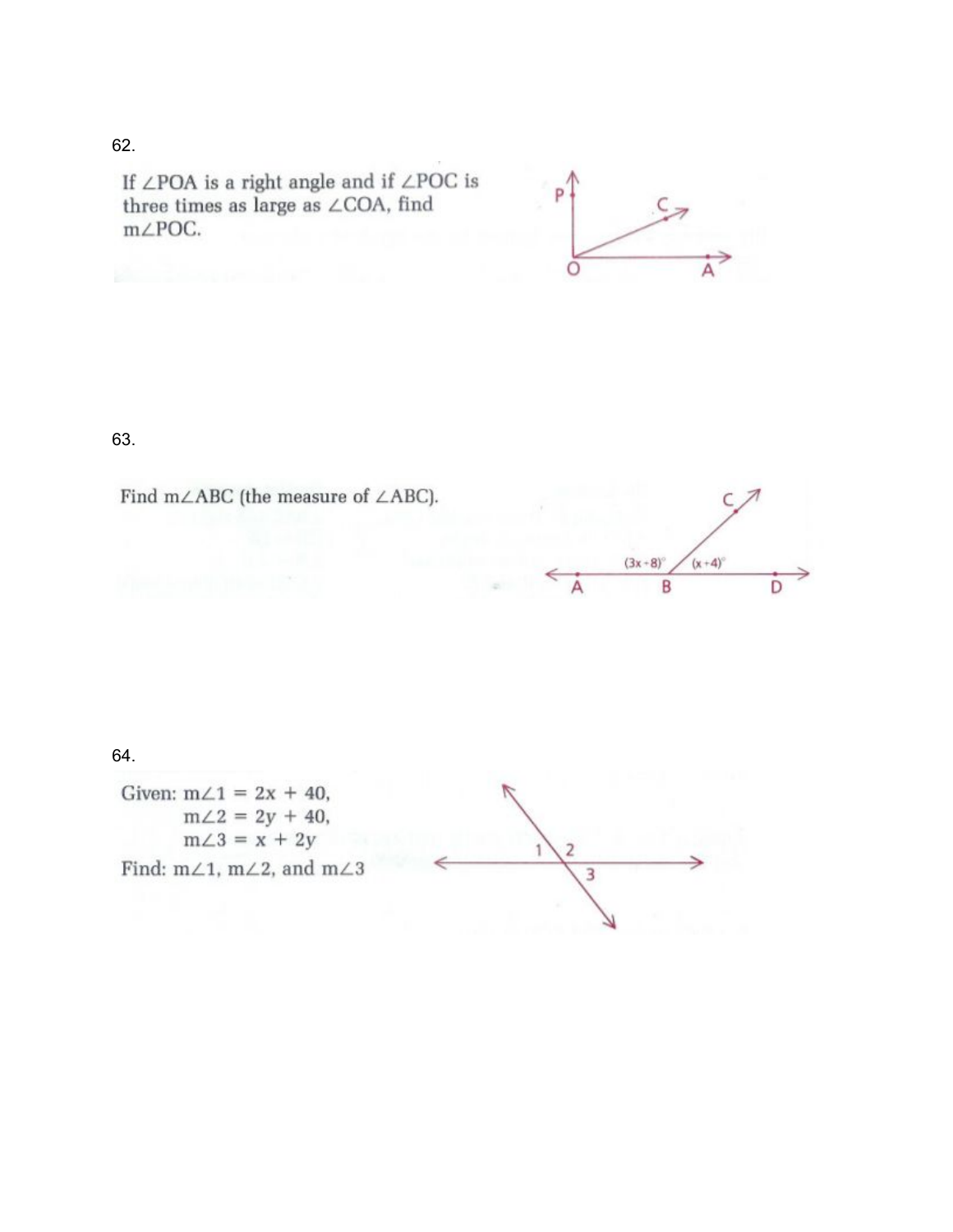$\angle\text{ABC}$  is a right angle. The ratio of the measures of ∠ABD and ∠DBC is 3 to 2. Find m $\angle$ ABD. (Hint: Let m $\angle$ ABD = 3x and  $m\angle DBC = 2x$ .)

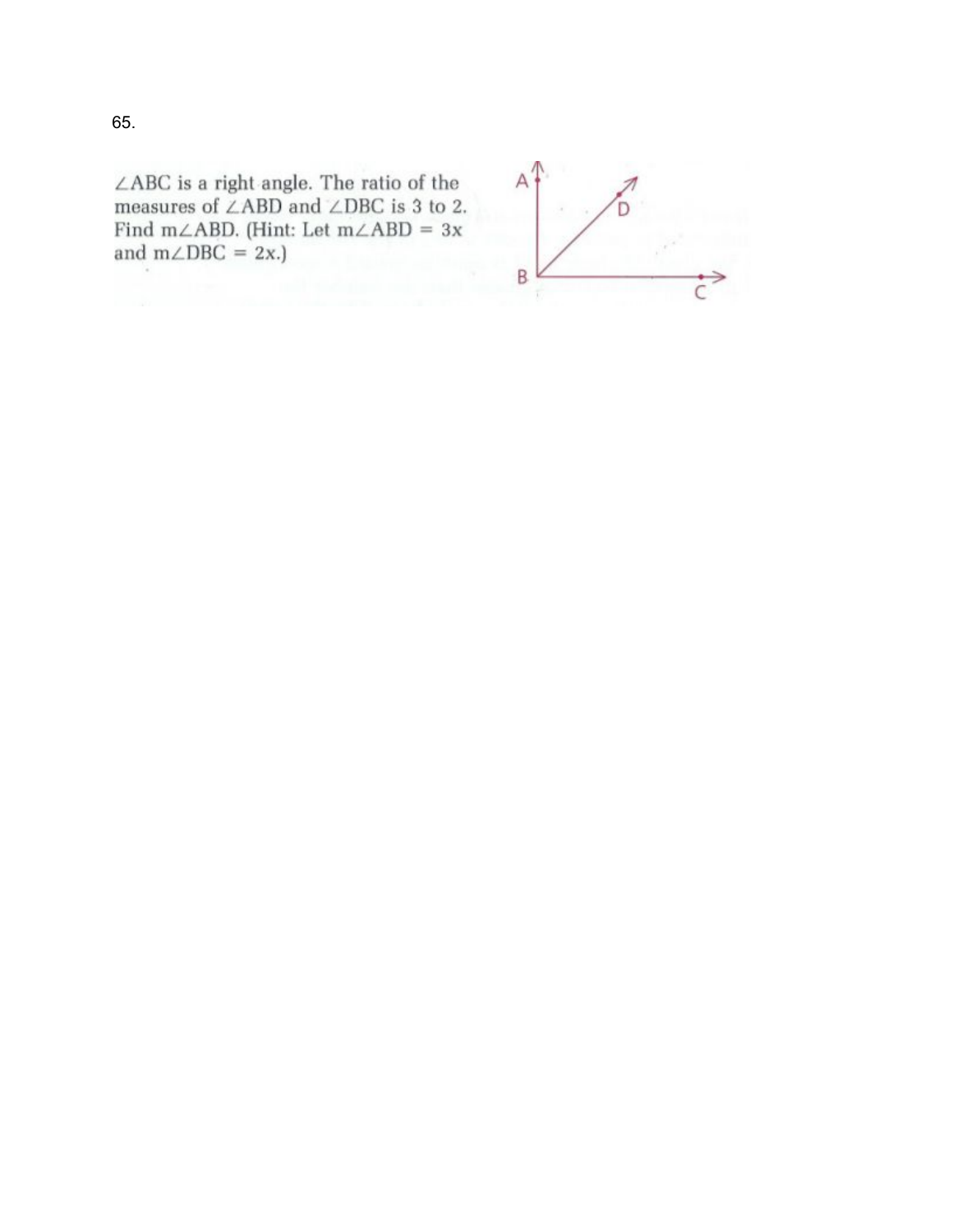**Answers** 



6.  $X = -18/7$ 7.  $X = -9$  $8. X = 7/2$ 9. No solution 10.  $X = \pm 3\sqrt{2}$ 11. No solution 12. Factor:  $x(x+5)$  Ans:  $x = 0$ ,  $x = -5$ 13. Factor:  $x(x^2 - 8)$  Ans:  $x = 0$ ,  $x = \pm 2\sqrt{2}$  14: Factor:  $(x+5)(x+2)$  Ans:  $x = -5$ ,  $x = -2$ 15. Factor:  $(x + 8)(x - 5)$  Ans:  $x = -8$ ,  $x = 5$  16.  $(5x - 12)(x + 1)$ 17.  $(2x + 5)(x + 3)$  18.  $(x + 3)(x - 3)(4x + 9)$  19.  $(x + 4)(x - 4)(x^2 + 16)$ 20.  $2x(3x + 5)(2x - 7)$  21.  $(1 + 10x)(1 - 10x)$ 22. Complete the square:  $(x + 2)^2 = 5$  Ans:  $x = 2 \pm \sqrt{5}$ 23. Complete the square:  $(x + \frac{3}{4})^2 = 57/16$  Ans:  $x = -\frac{3}{4} \pm \sqrt{57/4}$ 24.  $2\sqrt{13}$ 28.  $\sqrt{21} + 3\sqrt{6}$ 25.  $7\sqrt{5}$ 26. 80 27.  $3\sqrt{3}$  $29. (1, 3)$ 30. (3, -2) 31. All real numbers/infinitely many solutions 32. No solution  $33. (3, 2)$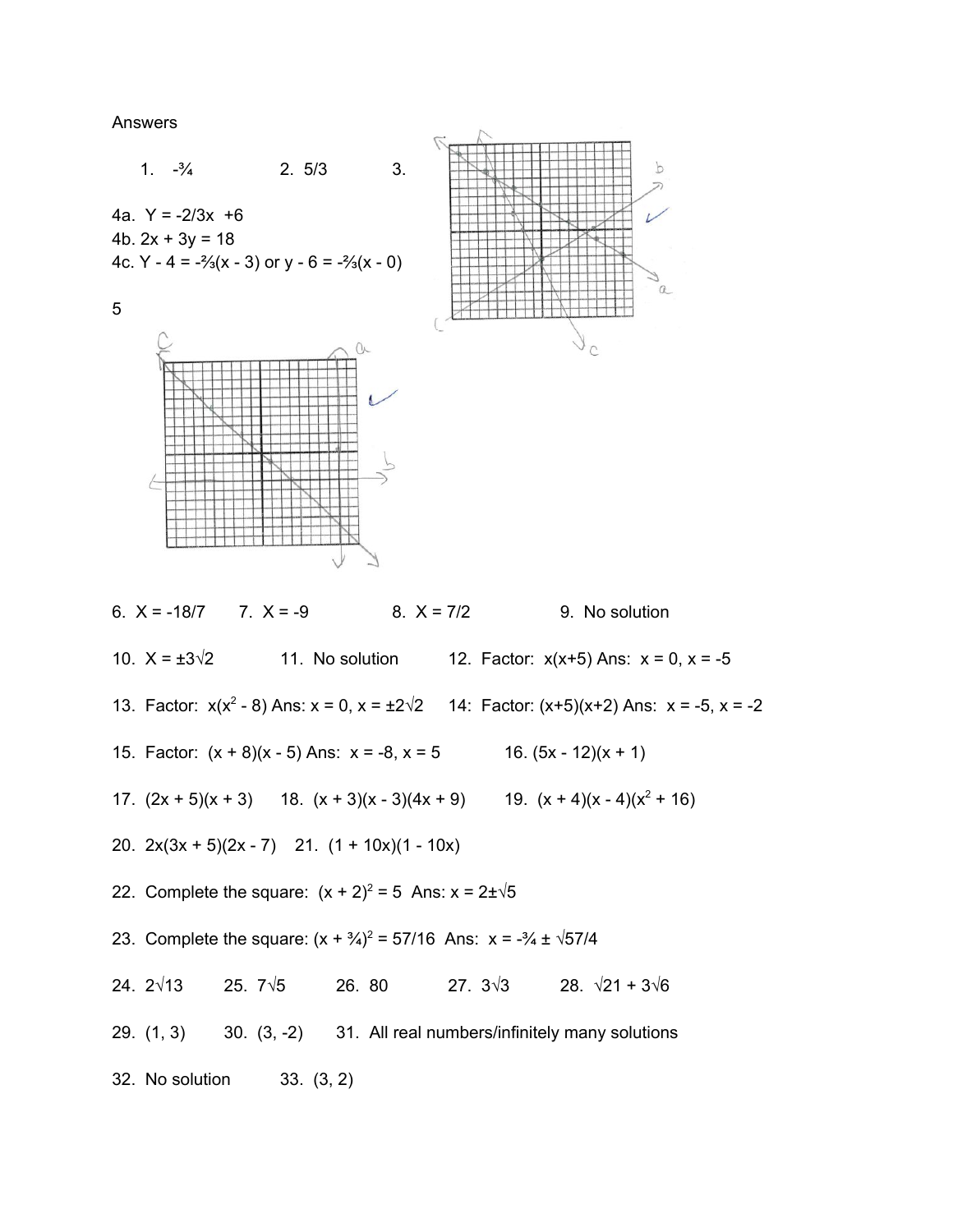

Ans: (3, 2)

35. 
$$
X = 0, 6
$$
 36.  $X = 2, -2$ 

$$
s = \frac{q}{r+s} \qquad s = \frac{-13+f}{10-d} \qquad s = \frac{(6g-10)}{d}
$$

$$
c = \frac{x-b}{-d}
$$
 or 
$$
c = \frac{-x+b}{d}
$$

41.  $-5/2 \le x < 4$ 

42.  $X \ge -1$  or  $x < -5$ 





43.





34.